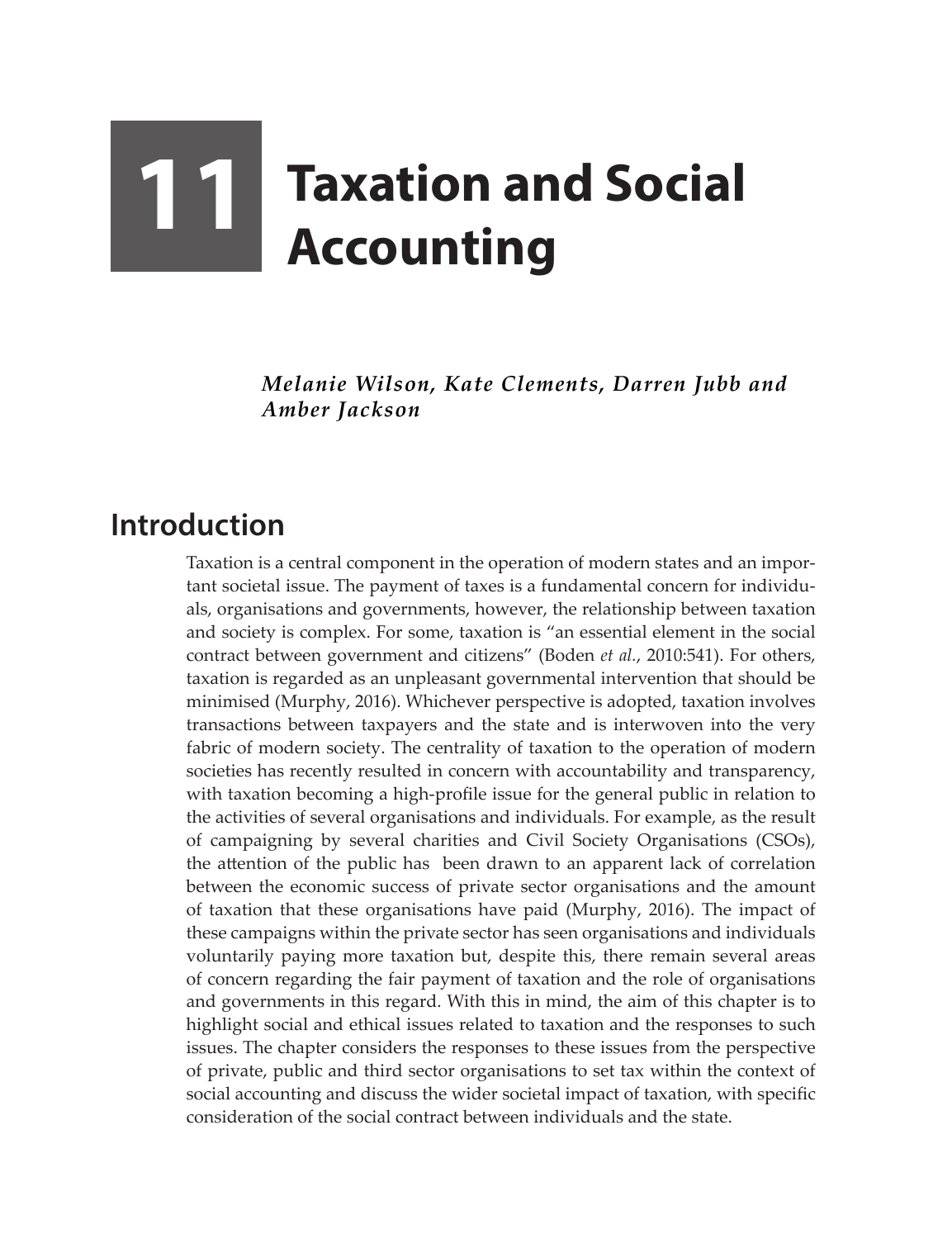To achieve this, the chapter begins by presenting a broad overview of the constituent elements of systems of taxation. It does this by first considering the objectives and scope of taxation before discussing both how taxation is computed and the common issues that arise because of this. Following this, the chapter discusses taxation within the context of social responsibility. It advances the notion of taxation and social responsibility, with a specific emphasis on entities other than private organisations, including NGOs, cooperatives and family businesses. The nature and extent of the activities of these organisations are presented to highlight the numerous initiatives that are in place to address inequality in the payment of taxation. Beyond this, the chapter presents a discussion of the future direction of taxation within the context of social responsibility.

## **Taxation and tax systems**

Before discussing the societal impact of taxation in greater detail, it is important to first understand what taxation is and to consider the key features of the taxation systems that operate within most modern societies. Doing so allows us to consider the wider role of taxation within society. Broadly speaking, taxes can be conceptualised as "a compulsory levy, imposed by the government or other tax raising body, on income, expenditure, wealth or people, for which the taxpayer receives nothing specific in return" (Lymer and Oats, 2015:3). This perspective suggests that taxation is an unavoidable consequence. However, others, such as Murphy (2016), adopt an alternative perspective which suggests that the emphasis on the compulsory nature of taxation is a false perspective as most taxation is paid voluntarily by individuals and organisations. This differentiation is important because the way individuals, organisations and governments view taxation will impact on their commitment to accountability, transparency and fair payment, areas which are covered in more detail later in this chapter.

To fully understand the role of taxation within society, it is important to consider what the overriding objectives of these taxes are. Taxation is often considered to be solely a means of raising revenue for the government. While this is true to a certain extent, there are other objectives that can benefit a wider range of stakeholders. Murphy (2016:77) identifies 'Six Rs' of taxation, which offer a wider view of the role of taxation within society:

- Reclaiming money, the government has spent into the economy for re-use;
- Ratifying the value of money;
- Reorganising the economy;
- Redistributing income and wealth;
- Repricing goods and services considered to be incorrectly priced by the market such as tobacco, alcohol, carbon emissions, etc.; and
- Raising representation.